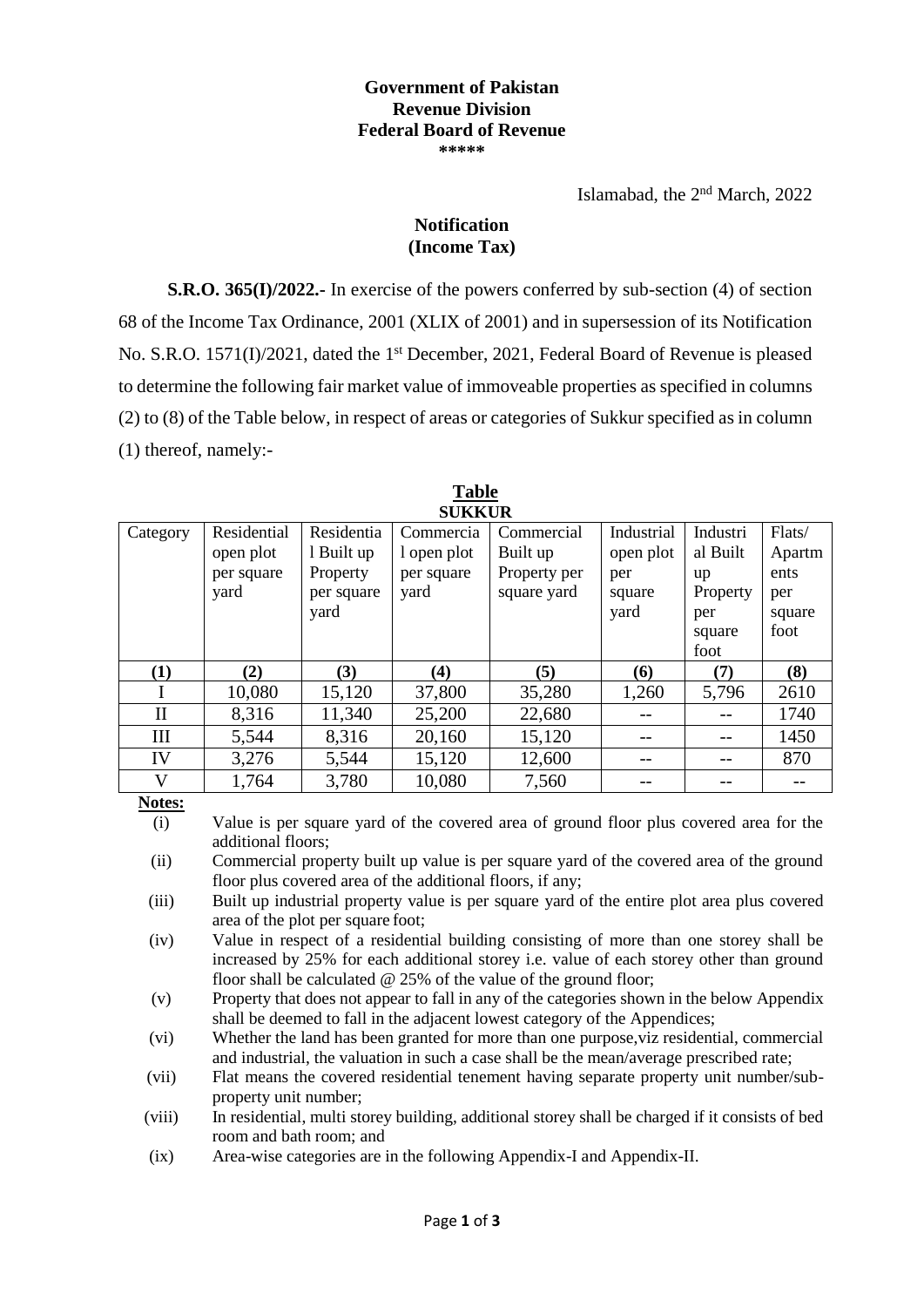## **APPENDIX-I**

# **CATEGORICAL CLASSIFICATION OF RESIDENTIAL AREA OF SUKKUR CITY**

|                 |                                                             | $\mathbf{I}$   |                                               | III            |                                            | IV             |                             | $\overline{\mathsf{V}}$ |                                 |
|-----------------|-------------------------------------------------------------|----------------|-----------------------------------------------|----------------|--------------------------------------------|----------------|-----------------------------|-------------------------|---------------------------------|
| $\mathbf{S} \#$ | <b>AREA</b>                                                 | S#             | <b>AREA</b>                                   | S#             | <b>AREA</b>                                | S#             | <b>AREA</b>                 | S#                      | <b>AREA</b>                     |
| $\mathbf{1}$    | Queens Road                                                 | $\mathbf{1}$   | Mochi Bazar                                   | $\mathbf{1}$   | Shaikh Muhalla                             | $\mathbf{1}$   | Nusrat<br>Colony 05<br>& 06 | $\mathbf{1}$            | <b>Nusrat Colony</b><br>01 & 04 |
| $\overline{2}$  | <b>Locus Park</b><br>(Muhammad<br><b>Bin Qasim</b><br>Park) | $\overline{2}$ | Miani Road                                    | $\overline{2}$ | <b>Bunder Road</b>                         | $\overline{2}$ | Shamshabad                  | $\overline{2}$          | Duba Road                       |
| 3               | Parsi colony                                                | 3              | <b>Bagh Hayat</b><br>Ali Shah                 | 3              | Babar Ki Line                              | 3              | Hayat Goth                  | 3                       | Exhibition<br>Ground            |
| $\overline{4}$  | <b>Military Road</b>                                        | $\overline{4}$ | Neem Ki<br>Chari                              | $\overline{4}$ | Shahi Bazar,<br>Old Sukkur                 | $\overline{4}$ | Military<br>Quarters        | $\overline{4}$          | <b>Meat Market</b>              |
| 5               | Mangi Muhalla                                               | 5              | Tek Singh<br>Ghitti                           | 5              | Royal Road                                 | 5              | Girdhari<br>Road            | 5                       | Old Sukkur                      |
| 6               | Pahloo Gari                                                 | 6              | Islam Gunj                                    | 6              | Queens Road                                | 6              | Achar Gali                  | 6                       | Pak Colony                      |
| 7               | <b>Barrage Colony</b>                                       | $\overline{7}$ | Local Board                                   | $\overline{7}$ | Portion<br>Minarete Upto<br>A Quees's Road | $\overline{7}$ | Moosa<br>Ghitti             | 7                       | Pathan Colony                   |
| 8               | Ramchand<br>Road                                            | 8              | Portion<br>Minarete Upto<br>A Quees's<br>Road | 8              | Queens Road<br>To Jail Road                | 8              | Jagirani<br>Muhalla         | 8                       | New Pind                        |
| 9               | <b>Mission</b> road                                         | 9              | <b>Wallace Road</b>                           | 9              | <b>Session Court</b>                       | 9              | <b>Bhutto</b><br>Colony     | 9                       | Adam Shah<br>Colony             |
| 10              | Station road                                                | 10             | <b>Bunder Road</b>                            | 10             | Manzil Gah                                 | 10             | Sukha Talab                 | 10                      | Nawa<br>GothColony              |
|                 |                                                             | 11             | <b>Chancher Gali</b>                          | 11             | Gari Khato                                 | 11             | Waritar<br>Road             | 11                      | Kumbhar Para                    |
|                 |                                                             | 12             | <b>Dhak Road</b>                              | 12             | <b>Tek Chand</b><br><b>Street</b>          | 12             | Shaikh<br>Sheen Road        | 12                      | Kumbhar Para<br>(new Goth)      |
|                 |                                                             | 13             | Choori Ghitti                                 | 13             | Makrani<br>Muhalla                         | 13             | Kiri<br>Quarters            | 13                      | Sleeper<br>Factory              |
|                 |                                                             | 14             | Shahi Bazar                                   | 14             | Eid Gah                                    | 14             | <b>Bakhar</b><br>Chowk      | 14                      | <b>Bago Shah</b><br>Road        |
|                 |                                                             | 15             | Hussaini Road<br>& Gharibabad<br>Road         | 15             | <b>Bhutta Street</b>                       | 15             | Azmat<br>Dargha             | 15                      | Waspur Road<br>Upto Bakhar      |
|                 |                                                             | 16             | <b>Jhamandass</b><br>Road                     | 16             | <b>Bhutta Road</b>                         | 16             | Jeay Shah<br>Jilani         | 16                      | Slaughter<br>House              |
|                 |                                                             | 17             | Muqam Road                                    | 17             | Hemraj Gali                                |                |                             | 17                      | Sher Shah<br>Road               |
|                 |                                                             | 18             | Kamangar<br>Muhalla                           | 18             | Memon<br>Muhalla                           |                |                             | 18                      | Shikarpur<br>Road               |
|                 |                                                             | 19             | Khatri Town                                   | 19             | Race Course                                |                |                             | 19                      | Sabzi Mandi                     |
|                 |                                                             |                |                                               |                | Road                                       |                |                             |                         | & New                           |
|                 |                                                             | 20             | Eid Gah                                       | 20             | Kasai Muhalla                              |                |                             |                         | trucking                        |
|                 |                                                             |                | Muhalla                                       |                |                                            |                |                             |                         | <b>Station</b>                  |
|                 |                                                             |                |                                               | 21             | Hussain Road                               |                |                             |                         |                                 |